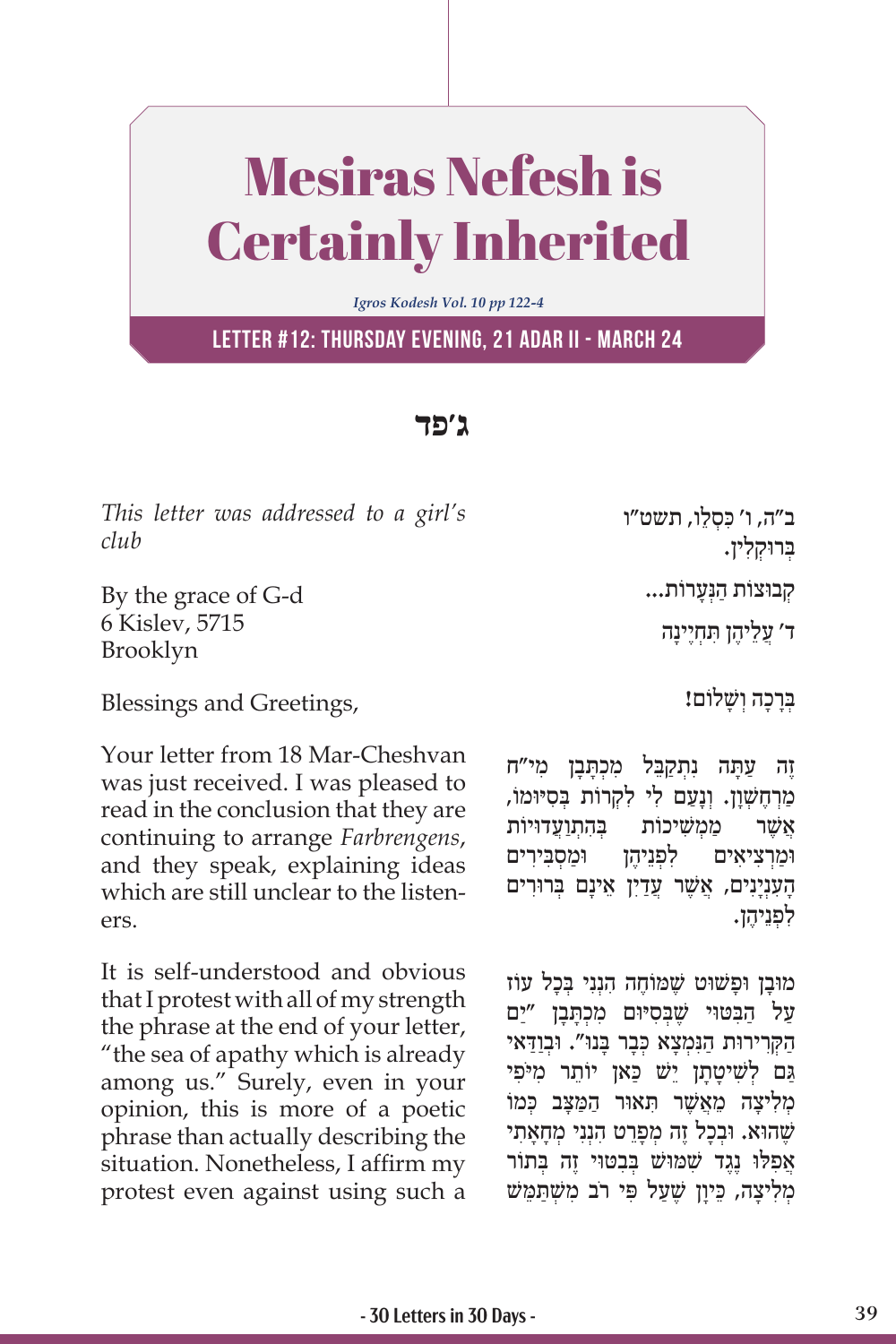phrase poetically. The *Yetzer Hara* of every person often uses this argument to reason that although he has a slight hope to change, due to his current situation, it is not worthwhile to struggle being that victory is so distant and difficult.

The foundation for my protest is: For all of these who stem from a Jewish, *Chassidishe* home, or from a Jewish family in general, who very recently stood with *Mesiras Nefesh* for multiple months, how much more so for many years, it is impossible that this was not implanted in their souls. It is also impossible that this was not transferred to their sons and daughters as well, being that the characteristics of fathers—especially those expressed in daily life for a considerable time—are imbued in the souls of their sons and daughters, becoming a part of them. Although this is not experienced in a revealed manner when they are placed in different circumstances which do not require *Mesiras Nefesh* for every move, on the inside, it remains complete. Anything gained as the result of a life-threatening struggle under difficult living conditions is impossible to remove and uproot, even willfully. How much more so is it impossible for it to naturally disappear.

All of this, as it relates to them: Their parents endured a difficult battle for decades and emerged completely victorious. A large portion of the chil-

הַיֵּצֵר הָרַע שֶׁבְּכָל אָדָם בְּטַעֲנָה ּזוֹ לְהַסְבִּירוֹ שֶׁתִּקְוָה קַלָּה לוֹ שִׁ יִּשְׁתַּנֵּה, כֵּיוַן שֶׁמַצַבוֹ הוּא בְּאֹפֵן כְּךְ וְכָךְ וּבְמֵילָא אֵין כְּדַאי לְהִלָּחֵם ֦֧֧֢֦֧<u>֓</u> ֦֧֧֢֦֧<u>֓</u> בִּעַת שֵׁהוּצחוֹן רחוֹק וִקְשֶׁה ִּב ְמאֹד.

ַהְיִסוֹד לְהַמְּחָאָה שֵׁלִּי הוּא: ַ בַּכַל אַלוּ הִבַּאִים מַבֵּית יהוִדי ָחסידוּתי, אוֹ בכלל מבית יְהוּדִים, אֵשֶׁר בִּזְמַן הֲכִי קַרוֹב עמדו בתנועה שֵׁל מסירות נֶפֵשׁ ַכְּמָה חֲדָשִׁים, וְעַל אַחַת כִּמַּה וְכָמָה אִם עַמְדוּ כַּמַּה שָׁנִים, אִי אַפִּשָׁר שֶׁלֹּא יִשְׁתַרַשׁ זֶה בְּנֶפֵּשׁ, וְאִי אָפִשָּׁר *יַטֱלֹּא* יַעֲבוֹר זֵה גם לְהַבָּנִים וְהָבְּנוֹת, כִּי הֲרֵי תְּכוּנוֹת האבוֹת - וּבפרט אלוּ הבּאוֹת לִידֵי בִּטּוּי וְגִלּוּי בִחַיֵּי הַיּוֹם יוֹמִיִּים ׇׅ֧֖֖֖֖֖֖֖֖֖֖֖ׅ֖֧ׅ֚֚֚֚֚֚֚֚֚֚֚֚֚֓֝֬֓֓֝֬<u>֓</u> ֿוְמַן מְטֻשָּׁךְ - נִקְבָּעוֹת בְנֶפֶשׁ הַבְּנִים וְהַבְּנוֹת וְנַעֲשׂוּ חֶלֵק מֶהֶם. ואף שַׁכּשַׁעוֹברים לתנאי חיים אַחֵרים שֵׁאֵינַם דּוֹרִשִׁים מִסִירַת **ַנְפֵשׁ על כּל צעד וַשׁעל, אֵין נִרְגּש** זָה בְּגלוִי אָבל בּפִנימיוּת נשָׁאר בִּשָׁלֵמוּת. כִּי כָּל דָּבָר הַגְּרְכָּשׁ ַעל ידי זעזוּעים נפשיים וּבתנאי ּחַיִּים קַשִׁים, אֵי אֲפִשָּׁר לְשַׁרְשׁוֹ ּו ְלָע ְק ֲ רוֹ א ִפ ּל ּו ְּ בָר ְ צוֹ ן. וַע ַ ל אַחת ַכּ ָּמ ְה וַכָּמה שֶׁ ִא ֶ י א ְפשָׁ ר שֶׁ ּי ַֹאבד ֵמַע ְצמוֹ .

ּוּכְכָל הַדְּבָרִים הָאֵלֶּה הוּא בְּהַנּוֹגֵעַ אֲלֵיהֶן: הָאָבוֹת שֶׁלָ<u>הֶן</u> עָמְדוּ ֖֖֖֧֧֧֧֧֧֧֧֧ׅ֧֧֧֧֧֧֧֧֧֧֧֧֧֚֚֚֚֚֚֚֚֚֚֚֚֚֚֚֚֚֚֝֝֟֓֝֬֝֓֝֟֓֝֬֝֬֝֓֝֬֜֓֝֬֝֬֝֬֝֬֝֬֝֬֝֬֝֬֝֬֝֬֝ בְּמֶשֶׁךָ עֲשִׂירִיּוֹת בְּשָׁנִים בְּמַאֲבָק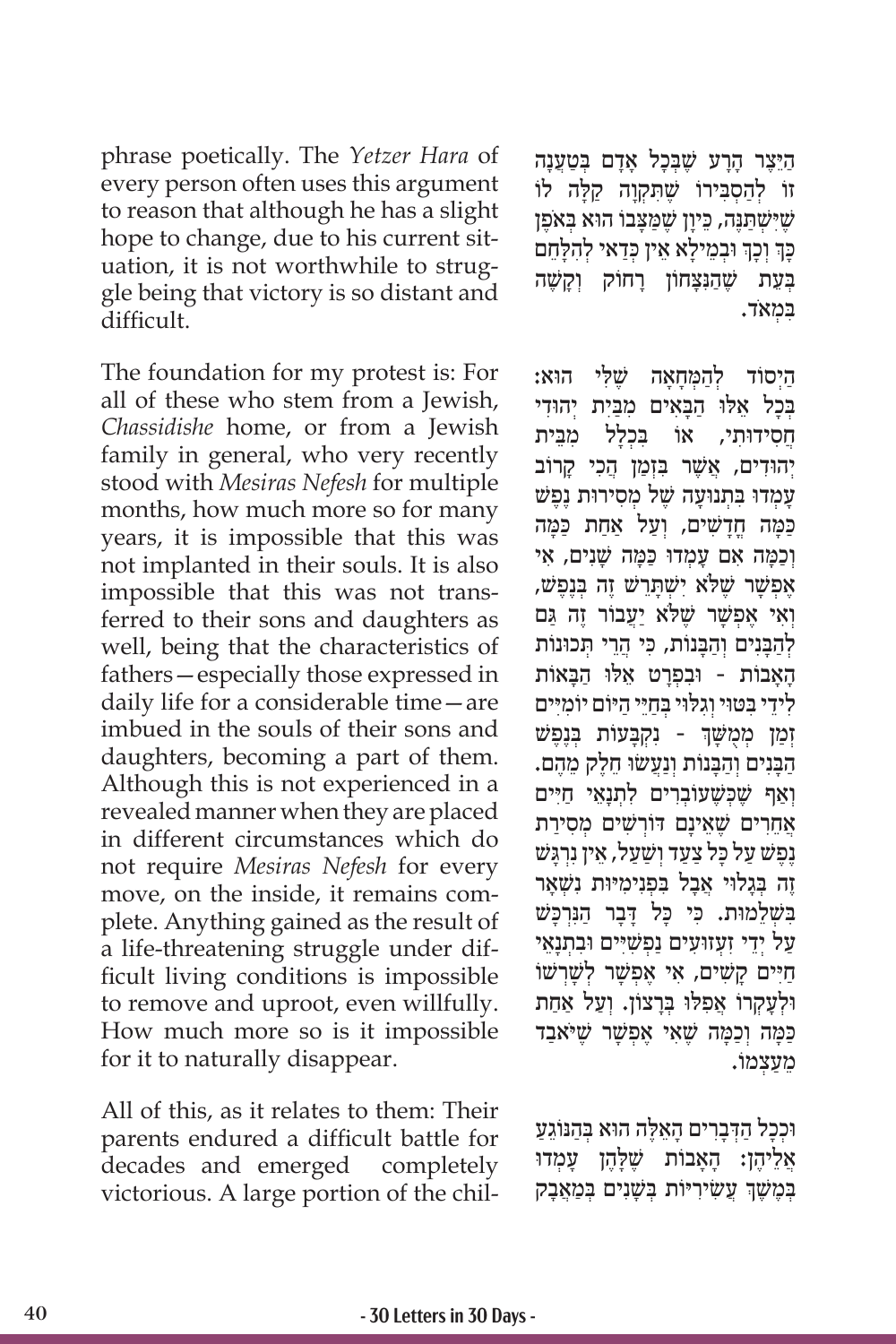dren—of you— also took part in this battle to not assimilate into the surroundings, whether actively or passively; the tendencies are engraved on the slate of their hearts and within the depths of their souls. However, afterwards, they entered even more favorable circumstances of life, tricking them that there is no current need to fight for their very existence since there is no one persecuting them and clearly forcing them to convert from their religion, G-d forbid. Then, the instincts which alert them of a threat to their life went to sleep, as is human nature.

Therefore, the threat from an enemy who presents himself as a friend is much greater. The same applies to their situation. If they would be confronted with matters which clearly affront their religious fundamentals, they would certainly not even engage with arguments and replies. They would simply reply "no'' with conviction. However, being that this begins with trivial matters—from their perspective—and with small deviations from the path of the King, the King of the world being The Holy One, blessed be He, there is justification for people to fool themselves by saying, "for myself, there is no concern that I will stray from the beaten path. This is only a slight deviation. And even so, when I will desire, I will return to the path of our ancestors, the way of Torah and *Mitzvos*."

ָקַשֶׁה וְיַצְאוּ בִּנְצַחוֹן גַּמוּר מִמֵּנּוּ. וְחֵלֶק גָּדוֹל מֵהֶן - מִכֶּן - עַצְמָן ַלְקְחוּ חֶלֶק גַּם כֶּן בְּמַאֲבַק זֶה -ּשֶׁלֹּא לְהִטָּמַע בְּהַסְּבִיבָה, אִם בְּאֹפֵן אקטיבי אוֹ על כּל פּנים, ַבְּאֹפֵן פּסיבי, הֵרֵי חֲרוּתוֹת הְכוּנוֹת אֵלוּ עַל לוּחַ לְבַּן וּבְקֶרֵב נַפְּשֶׁן פְּנִיכָ*ּוּ*. אֶלְא שֶׁלְאַחַר שִׁעַברוּ לתנאי חיים נוֹחים יוֹתֵר, אֲשֶׁר הַדְּמִיוֹן מַטְעֶה שֶׁאֵין נצַרכוֹת להַאַבֵק עִתָּה עַל קיּוּמן ַוַאֲמִתִּית מִצִיאוּתַן, כֵּיוַן שֵׁאֵין אישׁ רוֹדֵף אוֹתָן וּמַכְרִיחַ אוֹתָן בְּאֹפֵן גַּלוּי לַעֲבוֹר עַל דַתַן חַס ְושָׁ ֲ לוֹ ם, הֵר ְ י - כּ ֶטַב ְּע בֵנ ָ י אָדם - ִנְרָּדִמ ַ ים ה ּחושׁ ִ ַ ים ה ַּמְז ִה ִיר ֶ ים את ָהָאָדָם כְּשֶׁסַכְּנָה אוֹרֶבֶת לְקִיּוּמוֹ. וּבְמֵילַא - סַכַּנַת אוֹיֵב מִתְחַפֵּשׂ בְּלְבוּשֵׁי אוֹהֶב גְּדוֹלַה הַרְבֵּה יוֹתֵר. וְהוּא הַדִּין בִּמַצַּבֵן: אִם ָהִיוּ בַּאִים אֱלֵיהֶן בְּדְבָרִים גְּלוּיִים ַבְּהַנּוֹגֵעַ לְעָקַרֵי הַדָּת, בְּוַדָּאי לֹא היו נכנסות אפלו במשא ומתן וְטַעֲנוֹת וּמַעֲנוֹת. וְהַיוּ עוֹנוֹת לֹא בִפְשִׁיטוּת וּבְתֹקֵף. אֲבָל כֵּיוַן - שמתחילים בענינים הקלים בְּעֵינֵיהֶן - וּבִנְטִיָּה קַלָּה מִדֶּרֶךְ ֧֧֧֦֧֢ׅ֖֖֖֖֧֚֚֚֚֚֝֝֬<u>֚</u> הַמֶּלֶךְ, מַלְכּוֹ שֶׁל עוֹלָם הוא ֧֧֧֖֖֖֖֖֖֖֧֚֚֚֚֚֚֚֚֝֝֬<u>֓</u> הַקָּדוֹשׁ בָּרוּךְ הוּא, יֵשׁ מָקוֹם לִבְנֵי ָאָדָם לְרַמּוֹת אֶת עַצְמָם וְלוֹמַר שִׁ יִבְשָׁבִילִי אֵין כַּל חֲשַׁשׁ לְנְטוֹת ְהַצְּדָה מְדֶּרֶךְ הַכְּבוּשָׁה, כִּי אֵין לְא נְטִיָּה קַלְּה, וַאֲפִלּוּ בְּזֶה זָה אֶלָּא נְטִיָּה קַלָּה, וַאֲפִלּוּ בְּזֶה<br>- מָתַי שֶׁאֶרְצֶה אָשׁוּב לְהַדֶּרֶךְ ֧֧֖֖֖֖֖֖֖֧֚֚֚֚֚֚֚֚֝֝֬<u>֓</u> ֶדֶרֶךְ אֲבוֹתֵינוּ הִיא דֶרֶךְ הַתּוֹרָה ְְוַה ִּמ ְצָוה".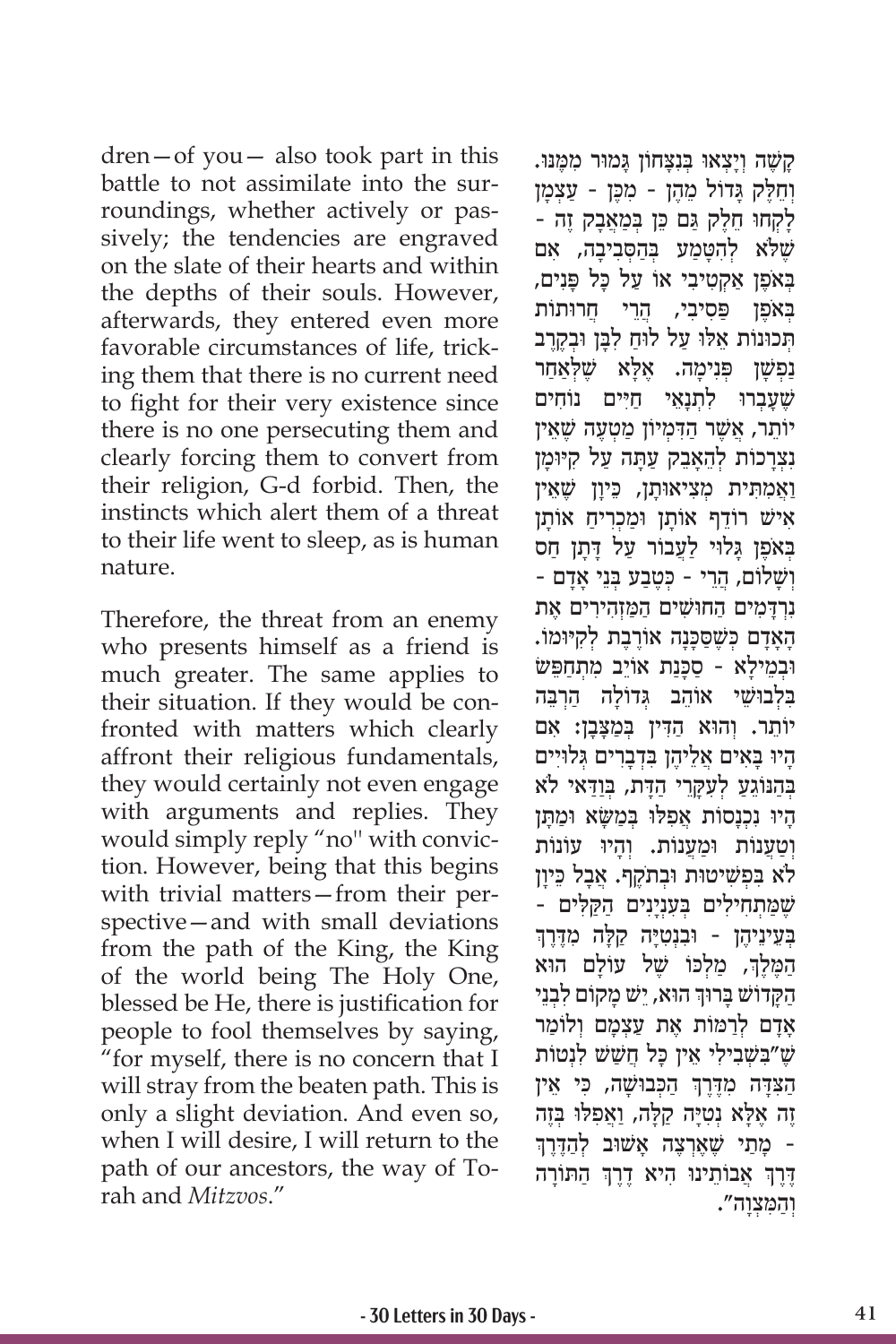The saying of my esteemed father-inlaw, the Rebbe of blessed memory, is already well known: When a person from the capitol city finds himself lost in a thick forest full of carnivorous animals and plunderous men, he did not arrive in such circumstances suddenly. It is impossible for someone in the capitol city to be spontaneously relocated to a deep forest. The system is first he leaves the city, and then he strays slightly from the king's road, the beaten path. Being that he began to deviate, proceeding on this way even without realizing, he begins to deviate more and more, straying from the road to the lane and from the lane to the trail, until he eventually finds himself far from civilization, even from the ways of others. He then realizes that he is surrounded by wild animals and is endangered by his every move.

The analogue is self-understood.

[We are now] in the days preceding the great day of Yud Tes Kislev, the day of the Alter Rebbe's liberation, who was arrested for his desire to spread the wellsprings of the Baal Shem Tov and the teachings of Chassidus, its directions and customs, to each and every member of the Jewish People. His liberation is also a victory for his approach. May it be Hashem's will that they will understand themselves, not just their external garments, but their internal self and

וּכְבָר יַדוּעַ פִּתְגַּם כִּבוֹד קִדְשַּׁת מוֹרי וחמי אדמוּ״ר זצוקללה״ה ֲ נבג"מ זי"ע, אשֶׁ ְ ר כּשֶׁ ּמ ְוֹ צ ִאים אישׁ מֵעִיר הַבִּירַה תּוֹעֵה בְ<u>י</u>ַעַר ַעבוֹת מלֹא חיּוֹת טוֹרפוֹת ושׁוֹדדי ָאַדם, הוֶה לֹא בא לִמצב זֶה לִפֵתע פִּ ְת ִ אוֹ ם, כּ ִ י א ֶ י א ְפשָׁ ר שֶׁ ַהִנּ ְמָצא ֧֧֖֖֖֖֖֖֖֧֚֚֚֚֚֚֚֚֝֝֬<u>֓</u> בְּבִירַת מֶלֶךְ יִמְצָא עַצְמוֹ בְּשָׁעָה ֧֧֧֦֧֢ׅ֖֧֧֚֝֝֬֓֓֓֓֓֓֓֓<u>֓</u> ַ אַחַת אַחַר זֶה בְּתוֹךְ יַעֲר רָחוֹק. וְהַ״סֵדֶר״ הוּא שֶׁתְּחִלָּה יָצָא<br>מז העיר, ואחר כּדְּ נטה מדרד ׇׅ֧֧֖֖֖֖֖֖֖֖֖֧֚֚֚֚֚֚֚֚֚֚֚֓֝֬<u>֓</u> מִן הָעִיר, וְאַחַר כְּךְ נָטָה מִדֶּרֶךְ ֦֧֖֖֖֖֖֪֧֦֖֖֧֪֖֖֚֚֚֚֚֚֚֚֚֚֚֚֚֚֚֚֚֚֚֚֚֚֚֚֬֝֟֓֞֟֓֝֬֝֬֝֓֝֬֝֓֝֬֝֬֝֬֝֬֝֬֝֬֝֬֝֬֝֬֝֬֝֬֝ ַהַמֶּלֶךָ, דֶּרֶךְ הַכְּבוּשָׁה, כְּשַׂעֲרָה, ֧֧֧֦֧֢ׅ֖֧֧֚֝֝֬֓֓֓֓֓֓֓<u>֓</u> ׇׅ֧֧֓<u>֓</u> וְכֵיוָן שֶׁהִתְחִיל בִּנְטִי<sub>ָּ</sub>ה וְהָלַךְ בְּכִוּוּן ֶזֶה, הֲרֵי, גַּם מִבְּלִי שֶׁיַּרְגִּישׁ בְּדָבָר, ַמְתְחִיל לְנְטוֹת יוֹתֵר וְיוֹתֵר, ֧֧֧֦֧֢ׅ֖֧֧֚֝֝֬֓֓֓֓֓֓֓<u>֓</u> וְלִתְעוֹת מִן הַדֶּרֶךְ אֶל הַשְּׁבִיל וּמן השָׁביל לוָתיב עד שֵׁסוֹף סוֹף ִמוֹצֵא אֶת עַצְמוֹ הַרְחֶק מְמוֹשָׁב ַוֲא ִפ ּל ּו ֵ מֲה ִל ְּ יכוֹ ת בֵנ ָ י אָד ְם, ו ֶרוֹ אה שַׁמְּסָבַב הוּא חַיּוֹת טוֹרְפוֹת וְצַפוּי לְסַכַּנָה עַל כַּל צַעַד וִשַּׁעַל.

## וְהַנִּמְשָׁל מוּבַן.

וּבִימים אֵלוּ שֵׁקְדֶם יוֹם הִבּהיר י"ט כִּסְלֵו, יוֹם יְצִיאֲתוֹ לְחֹפֵשׁ שֵׁל רַבֵּנוּ הַזַּקֵן, אֲשֶׁר נֵאֱסַר עַל הַרַצוֹן לְהַפִּיץ מַעָיִנוֹת הַבַּעַל שֵׁם טוֹב וְתוֹרַת הַחֲסִידוּת הַדְרַכוֹתֵיהַ וְהִנְהְגוֹתֵיהַ לְכַל אֶחֲד וְאִחָת ְמֵעָם ישָׂראֵל, אַשֶׁר יְצִיאתוֹ ַלְחַפְשִׁי הוּא גַם כֵּן נִצְחוֹן הַשִּׁיטַה שֵׁלוֹ - יְהי רצוֹן מֵהשֵׁם יתִבְרֵךְ ָאַשׁר יבינו יווי האת עצמן, ּוְלֹא הַלְּבוּשִׁים הַחִיצוֹנִים שֶׁלְהֶן,